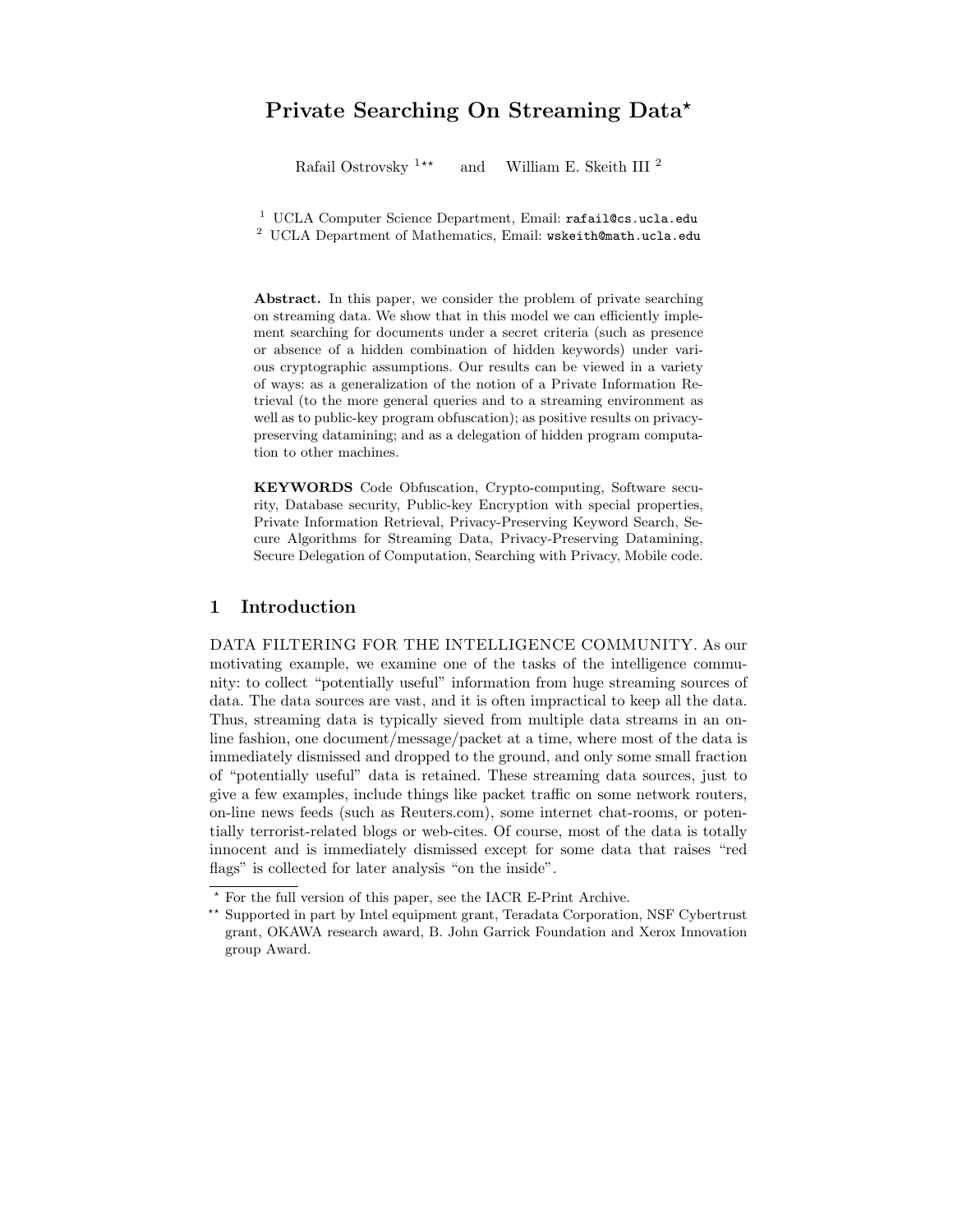In almost all cases, what's "potentially useful" and raises a "red flag" is classified, and satisfies a secret criteria (i.e., a boolean decision whether to keep this document or throw it away). The classified "sieving" algorithm is typically written by various intelligence community analysts. Keeping this "sieving" algorithm classified is clearly essential, since otherwise adversaries could easily avoid their messages from being collected by simply avoiding criteria that is used to collect such documents in the first place. In order to keep the selection criteria classified, one possible solution (and in fact the one that is used in practice) is to collect all streaming data "on the inside" —in a secure environment— and then filter the information, according to classified rules, throwing away most of it and keeping only a small fraction of data-items that are interesting according to the secret criteria, such as a set of keywords that raise a red-flag. While this certainly keeps the sieving information private, this solution requires transferring all streaming data to a classified environment, adding considerable cost, both in terms of communication cost and a potential delay or even loss of data, if the transfer to the classified environment is interrupted or dropped in transit. Furthermore, it requires considerable cost of storage of this (un-sieved) data in case the transfer to the classified setting is delayed.

Clearly, a far more preferable solution, is to sieve all these data-streams at their sources (even on the same computers or routers where the stream is generated or arrives in the first place). The issue, of course, is how can we do it while keeping sieving criteria classified, even if the computer where the sieving program executes falls into enemy's hands? Perhaps somewhat surprisingly, we show how to do just that while keeping the sieving criteria provably hidden from the adversary, even if the adversary gets to experiment with the sieving executable code and/or tries to reverse-engineer it. Put differently, we construct a "compiler" (i.e. of how to compile sieving rules) so that it is provably impossible to reverse-engineer the classified rules from the executable complied sieving code. Now, we state our results in a more general terms, that we believe are of independent interest:

PUBLIC-KEY PROGRAM OBFUSCATION: Very informally, given a program f from a complexity class  $\mathcal{C}$ , and a security parameter k, a **public-key program obfuscator** compiles f into  $(F, Dec)$ , where F on any input computes an encryption of what  $f$  would compute on the same input. The decryption algorithm Dec decrypts the output of F. That is, for any input x,  $Dec(F(x)) = f(x)$ , but given code for  $F$  it is impossible to distinguish for any polynomial time adversary which f from complexity class  $\mathcal C$  was used to produce  $F$ . We stress that in our definition, the program encoding length  $|F|$  must polynomially depend only on  $|f|$  and k, and the output length of  $|F(x)|$  must polynomially depend only on  $|f(x)|$  and k. It is easy to see that Single-Database Private Information Retrieval (including keyword search) can be viewed as a special case of public-key program obfuscator.

OBFUSCATING SEARCHING ON STREAMING DATA: We consider how to public-key program obfuscate Keyword Search algorithms on streaming data, where the size of the query (i.e. complied executable) must be *independent*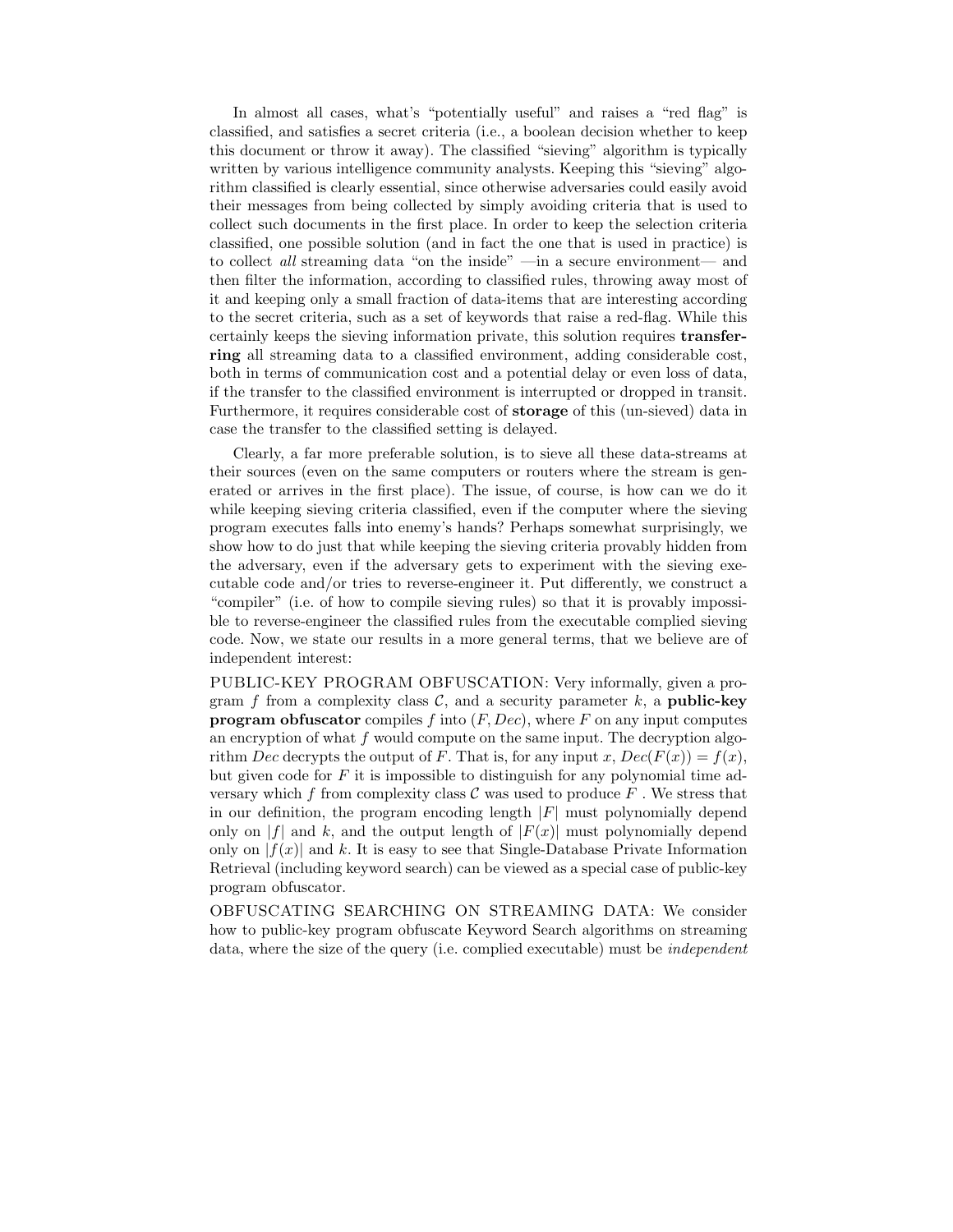of the size of stream (i.e., database), and that can be executed in an on-line environment, one document at a time. Our results also can be viewed as improvement and a speedup of the best previous results of single-round PIR with keyword search of Freedman, Ishai, Pinkas and Reingold [10]. In addition to the introduction of the streaming model, this paper also improves the previous work on keyword PIR by allowing for the simultaneous return of multiple documents that match a set of keywords, and also the ability to more efficiently perform different types of queries beyond just searching for a single keyword. For example, we show how to search for the disjunction of a set of keywords and several other functions.

OUR RESULTS: We consider a dictionary of finite size (e.g., an English dictionary)  $D$  that serves as the universe for our keywords. Additionally, we can also have keywords that must be absent from the document in order to match it. We describe the various properties of such filtering software below. A filtering program  $F$  stores up to some maximum number  $m$  of matching documents in an encrypted buffer B. We provide several methods for constructing such software  $F$  that saves up to  $m$  matching documents with overwhelming probability and saves non-matching documents with negligible probability (in most cases, this probability will be identically 0), all without  $F$  or its encrypted buffer  $B$  revealing any information about the query that  $F$  performs. The requirement that non-matching documents are not saved (or at worst with negligible probability) is motivated by the streaming model: in general the number of non-matching documents will be vast in comparison to those that do match, and hence, to use only small storage, we must guarantee that non-matching documents from the stream do not collect in our buffer. Among our results, we show how to execute queries that search for documents that match keywords in a disjunctive manner, i.e., queries that search for documents containing one or more keywords from a keyword set. Based on the Paillier cryptosystem, [18], we provide a construction where the filtering software F runs in  $O(l \cdot k^3)$  time to process a document, where k is a security parameter, and l is the length of a document, and stores results in a buffer bounded by  $\mathcal{O}(m \cdot l \cdot k^2)$ . We stress again that F processes documents one at a time in an online, streaming environment. The size of  $F$  in this case will be  $O(k \cdot |D|)$  where  $|D|$  is the size of the dictionary in words. Note that in the above construction, the program size is proportional to the dictionary size. We can in fact improve this as well: we have constructed a reduced program size model that depends on the  $\Phi$ -Hiding Assumption [5]. The running time of the filtering software in this implementation is linear in the document size and is  $O(k^3)$  in the security parameter k. The program size for this model is only  $O(polylog(|D|))$ . We also have an abstract construction based on any group homomorphic, semantically secure encryption scheme. Its performance depends on the performance of the underlying encryption scheme, but will generally perform similarly to the above constructions. As mentioned above, all of these constructions have size that is independent of the size of the data stream. Also, using the results of Boneh, Goh, and Nissim [2], we show how to execute queries that search for an "AND" of two sets of keywords (i.e., the query searches for docu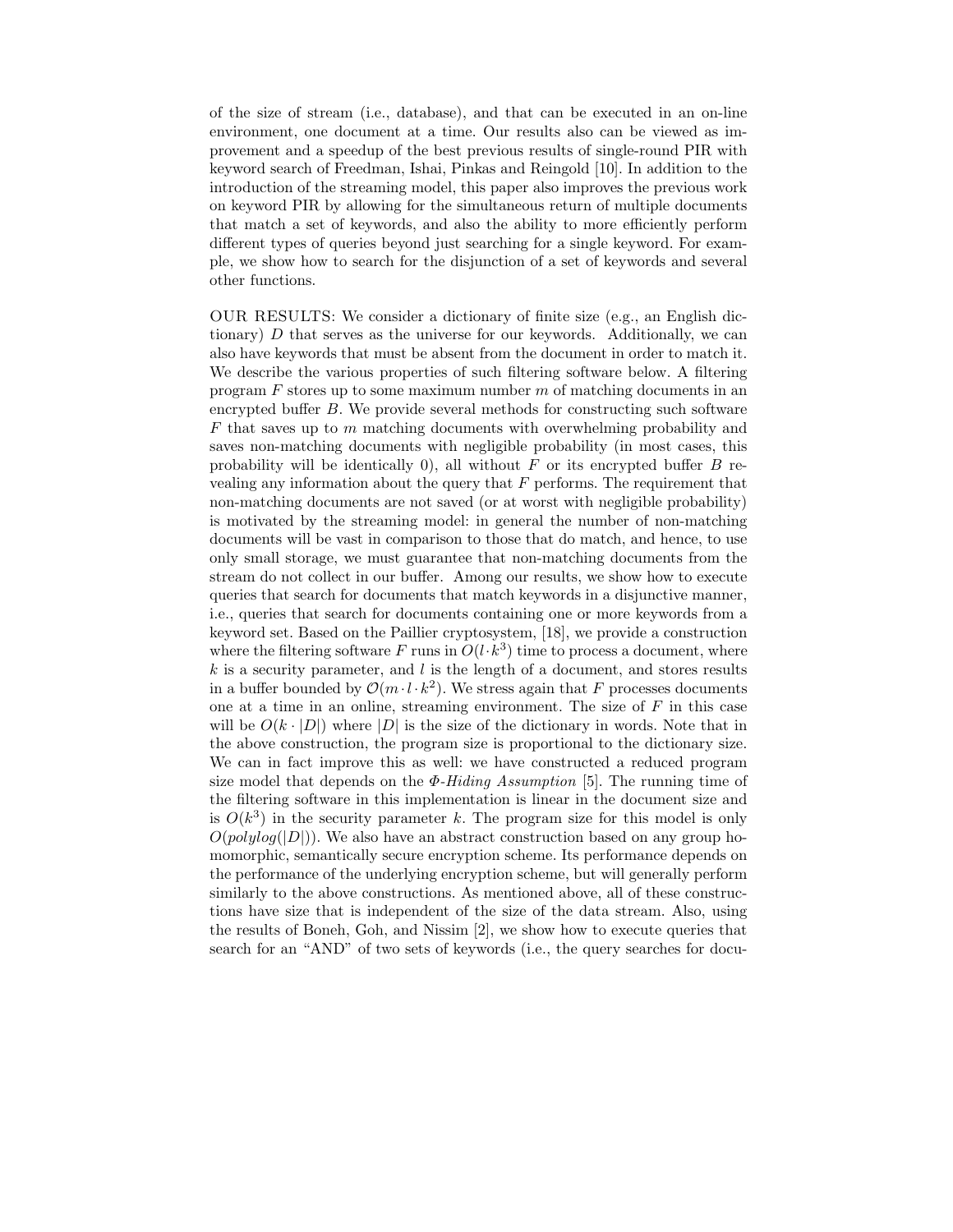ments that contain at least one word from  $K_1$  and at least one word from  $K_2$  for sets of keywords  $K_1, K_2$ , without asymptotically increasing the program size.

Our contributions can be divided into three major areas: Introduction of the streaming model; having queries simultaneously return multiple results; and the ability to extend the semantics of queries beyond just matching a single keyword.

COMPARISON WITH PREVIOUS WORK: A superficially related topic is that of "searching on encrypted data" (e.g., see [3] and the references therein). We note that this body of work is in fact not directly relevant, as the data (i.e. input stream) that is being searched is not encrypted in our setting.

The notion of obfuscation was considered by [1], but we stress that our setting is different, since our notion of public-key obfuscation allows the output to be encrypted, whereas the definition of [1] demands the output of the obfuscated code is given in the clear, making the original notion of obfuscation much more demanding.

Our notion is also superficially related to the notion of "crypto-computing" [19]. However, in this work we are concerned with programs that contain loops, and where we cannot afford to expand this program into circuits, as this will blow-up the program size.

Our work is most closely related to the notion of Single-database Private Information Retrieval (PIR), that was introduced by Kushilevitz and Ostrovsky [13] and has received a lot of subsequent attention in the literature [13, 5, 8, 17, 14, 4, 20, 15, 10]. (In the setting of multiple, non-communicating databases, the PIR notion was introduced in [7].) In particular, the first PIR with poly-logarithmic overhead was shown by Cachin, Micali and Stadler [5], and their construction can be executed in the streaming environment. Thus the results of this paper can be viewed as a generalization of their work as well. The setting of singledatabase PIR keyword search was considered in [13, 6, 12] and more recently by Freedman, Ishai, Pinkas and Reingold [10]. The issue of multiple matches of a single keyword (in a somewhat different setting) was considered by Kurosawa and Ogata [12].

There are important differences between previous works and our work on single-database PIR keyword search: in the streaming model, the program size must be *independent* of the size of the stream, as the stream is assumed to be an arbitrarily polynomially-large source of data and the complier does not need to know the size of the stream when creating the obfuscated query. In contrast, in all previous non-trivial PIR protocols, when creating the query, the user of the PIR protocol must know the upper bound on the database size while creating the PIR query. Also, as is necessary in the streaming model, the memory needed for our scheme is bounded by a value proportional to the size of a document as well as an upper bound on the total number of documents we wish to collect, but is independent of the size of the stream of documents. Finally, we have also extended the types of queries that can be performed. In previous work on keyword PIR, a single keyword was searched for in a database and a single result returned. If one wanted to query an "OR" of several keywords, this would require creating several PIR queries, and then sending each to the database.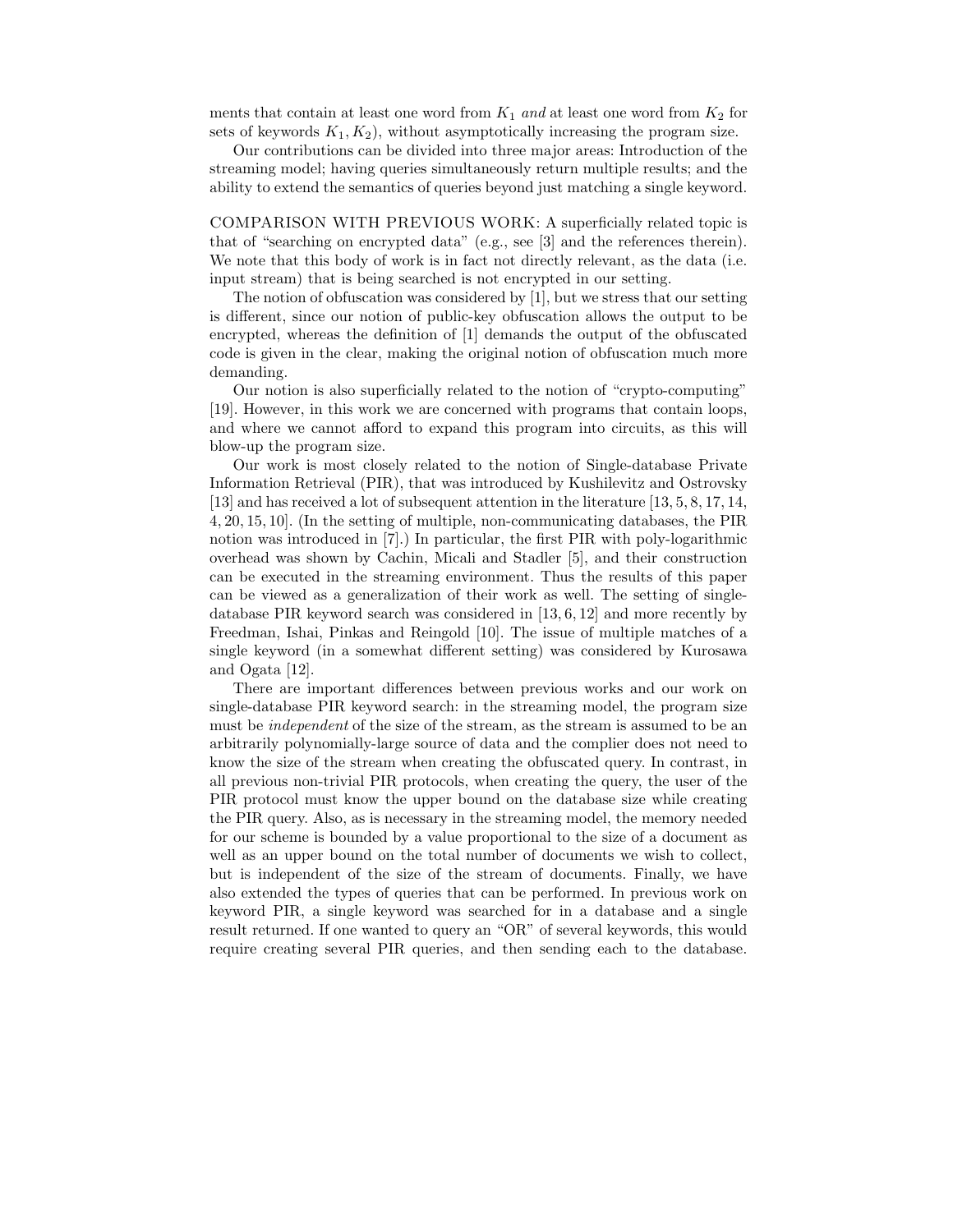We however show how to intrinsically extend the types of queries that can be performed, without loss of efficiency or with multiple queries. In particular, all of our systems can efficiently perform an "OR" on a set of keywords and its negation (i.e. a document matches if certain keyword is absent from the document). In addition, we show how to privately execute a query that searches for an "AND" of two sets of keywords, meaning that a document will match if and only if it contains at least one word from each of the keyword sets without the increase in program (or dictionary) size.

## 2 Definitions and Preliminaries

#### 2.1 Basic Definitions

For a set V we denote the power set of V by  $\mathcal{P}(V)$ .

**Definition 1.** Recall that a function  $g : \mathbb{N} \to \mathbb{R}^+$  is said to be negligible if for any  $c \in \mathbb{N}$  there exists  $N_c \in \mathbb{Z}$  such that  $n \geq N_c \Rightarrow g(n) \leq \frac{1}{n^c}$ .

**Definition 2.** Let C be a class of programs, and let  $f \in \mathcal{C}$ . We define a public key program obfuscator in the weak sense to be an algorithm

$$
Complete(f, r, 1^k) \mapsto \{F(\cdot, \cdot), \mathsf{Decrypt}(\cdot)\}
$$

where  $r$  is randomness,  $k$  is a security parameter, and  $F$  and Decrypt are algorithms with the following properties:

- (Correctness) F is a probabilistic function such that  $\forall x, \Pr_{R,R'} \left[ \mathsf{Decrypt}(F(x,R')) = f(x) \right] \geq 1 - neg(k)$
- $–$  (Compiled Program Conciseness) There exists a constant c such that  $|f| \geq$  $|F(\cdot,\cdot)|$  $(|f|+k)^c$
- $-$  (Output Conciseness) There exists a constant c such that For all  $x, R$
- $|f(x)| \geq \frac{|F(x,R)|}{k^c}$ <br>- (Privacy) Consider the following game between an adversary A and a challenger C:
	- 1. On input of a security parameter k, A outputs two functions  $f_1, f_2 \in \mathcal{C}$ .
	- 2. C chooses a  $b \in \{0,1\}$  at random and computes Compile( $f_b, r, k$ ) =  ${F,$  Decrypt $}$  and sends  $F$  back to  $A$ .
	- $3. A$  outputs a guess  $b'$ .

We say that the adversary wins if  $b' = b$ , and we define the adversary's advantage to be  $\text{Adv}_A(k) = |\text{Pr}(b = b') - \frac{1}{2}|$ . Finally we say that the system is secure if for all  $A \in PPT$ ,  $\text{Adv}_{A}(k)$  is a negligible function in k.

We also define a stronger notion of this functionality, in which the decryption algorithm does not give any information about  $f$  beyond what can be learned from the output of the function alone.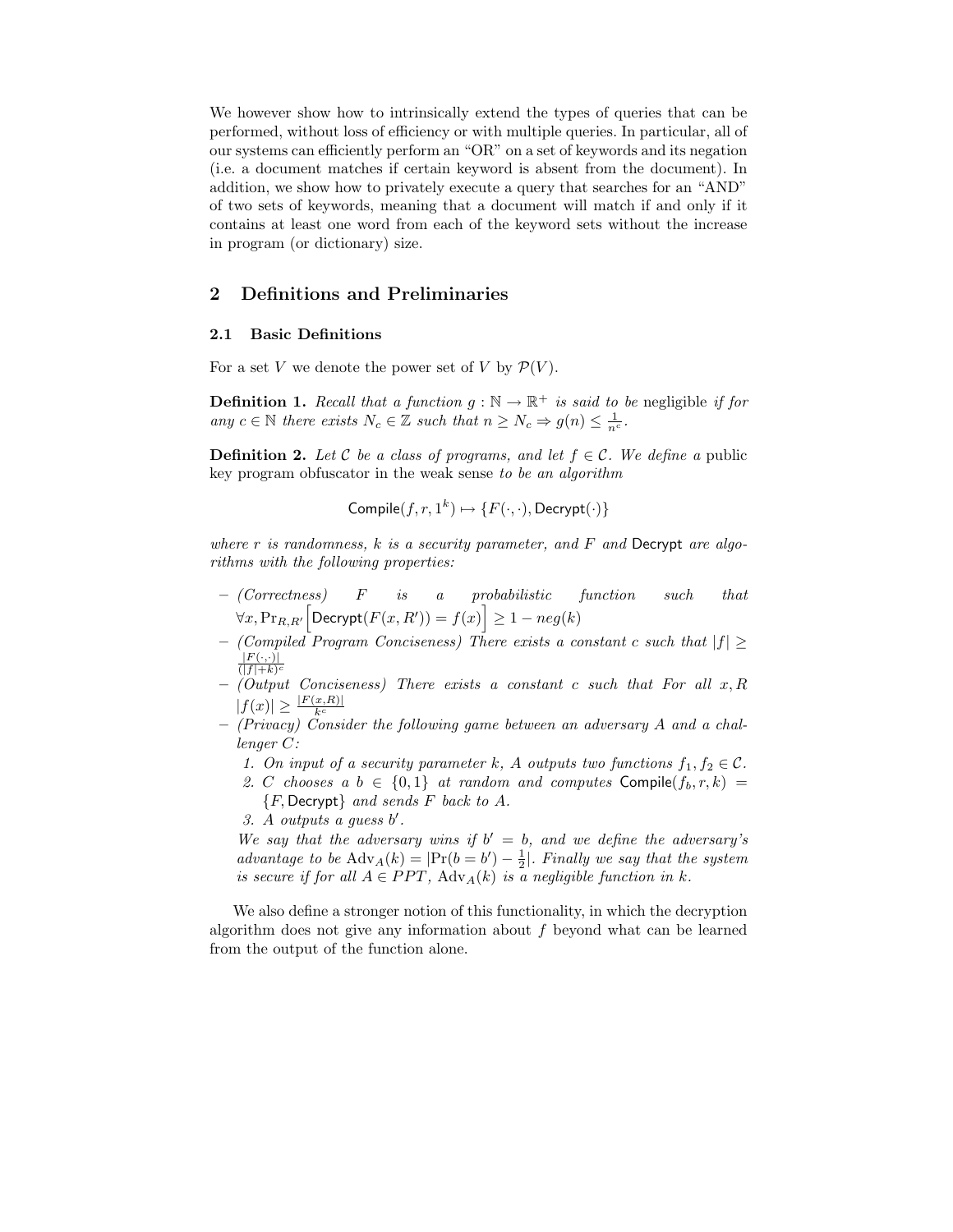**Definition 3.** Let C be a class of programs, and let  $f \in \mathcal{C}$ . We define a public key program obfuscator in the strong sense to be a triple of algorithms (Key-Gen, Compile, Decrypt) defined as follows:

- 1. Key-Gen $(k)$ : Takes a security parameter k and outputs a public key and a secret key  $A_{public}$ ,  $A_{private}$ .
- 2. Compile(f, r,  $A_{public}$ ,  $A_{private}$ ): Takes a program  $f \in \mathcal{C}$ , randomness r and the public and private keys, and outputs a program  $F(\cdot, \cdot)$  that is subject to the same Correctness and conciseness properties as in Definition 2.
- 3. Decrypt( $F(x)$ ,  $A_{private}$ ): Takes output of F and the private key and recovers  $f(x)$ , just as in the correctness of Definition 2.

Privacy is also defined as in Definition 2, however in the first step the adversary A receives as an additional input  $A_{public}$  and we also require that Decrypt reveals no information about f beyond what could be computed from  $f(x)$ : Formally, for all adversaries  $A \in PPT$  and for all history functions h there exists a simulating program  $B \in PPT$  that on input  $f(x)$  and  $h(x)$  is computationally indistinguishable from A on input (Decrypt,  $F(x)$ ,  $h(x)$ ).

Now, we give instantiations of these general definitions to the class of programs  $\mathcal C$  that we show how to handle: We consider a universe of words  $W = \{0,1\}^*$ , and a dictionary  $D \subset W$  with  $|D| = \alpha < \infty$ . We think of a document just to be an ordered, finite sequence of words in W, however, it will often be convenient to look at the set of distinct words in a document, and also to look at some representation of a document as a single string in  $\{0,1\}^*$ . So, the term document will often have several meanings, depending on the context: if M is said to be a document, generally this will mean M is an ordered sequence in  $W$ , but at times, (e.g., when M appears in set theoretic formulas) *document* will mean (finite) element of  $\mathcal{P}(W)$  (or possibly  $\mathcal{P}(D)$ ), and at other times still, (say when one is talking of bit-wise encrypting a document) we'll view M as  $M \in \{0,1\}^*$ . We define a set of keywords to be any subset  $K \subset D$ . Finally, we define a *stream* of documents S just to be any sequence of documents.

We will consider only a few types of queries in this work, however would like to state our definitions in generality. We think of a *query type*,  $\mathcal Q$  as a class of logical expressions in  $\wedge$ ,  $\vee$ , and  $\neg$ . For example, Q could be the class of expressions using only the operation ∧. Given a query type, one can plug in the number of variables, call it  $\alpha$  for an expression, and possibly other parameters as well, to select a specific boolean expression,  $Q$  in  $\alpha$  variables from the class Q. Then, given this logical expression, one can input  $K \subset D$  where  $K = \{k_i\}_{i=1}^{\alpha}$ and create a function, call it  $Q_K : \mathcal{P}(D) \to \{0,1\}$  that takes documents, and returns 1 if and only if a document matches the criteria.  $Q_K(M)$  is computed simply by evaluating Q on inputs of the form  $(k_i \in M)$ . We will call  $Q_K$  a query over keywords K.

We note again that our work does not show how to privately execute arbitrary queries, despite the generality of these definitions. In fact, extending the query semantics is an interesting open problem.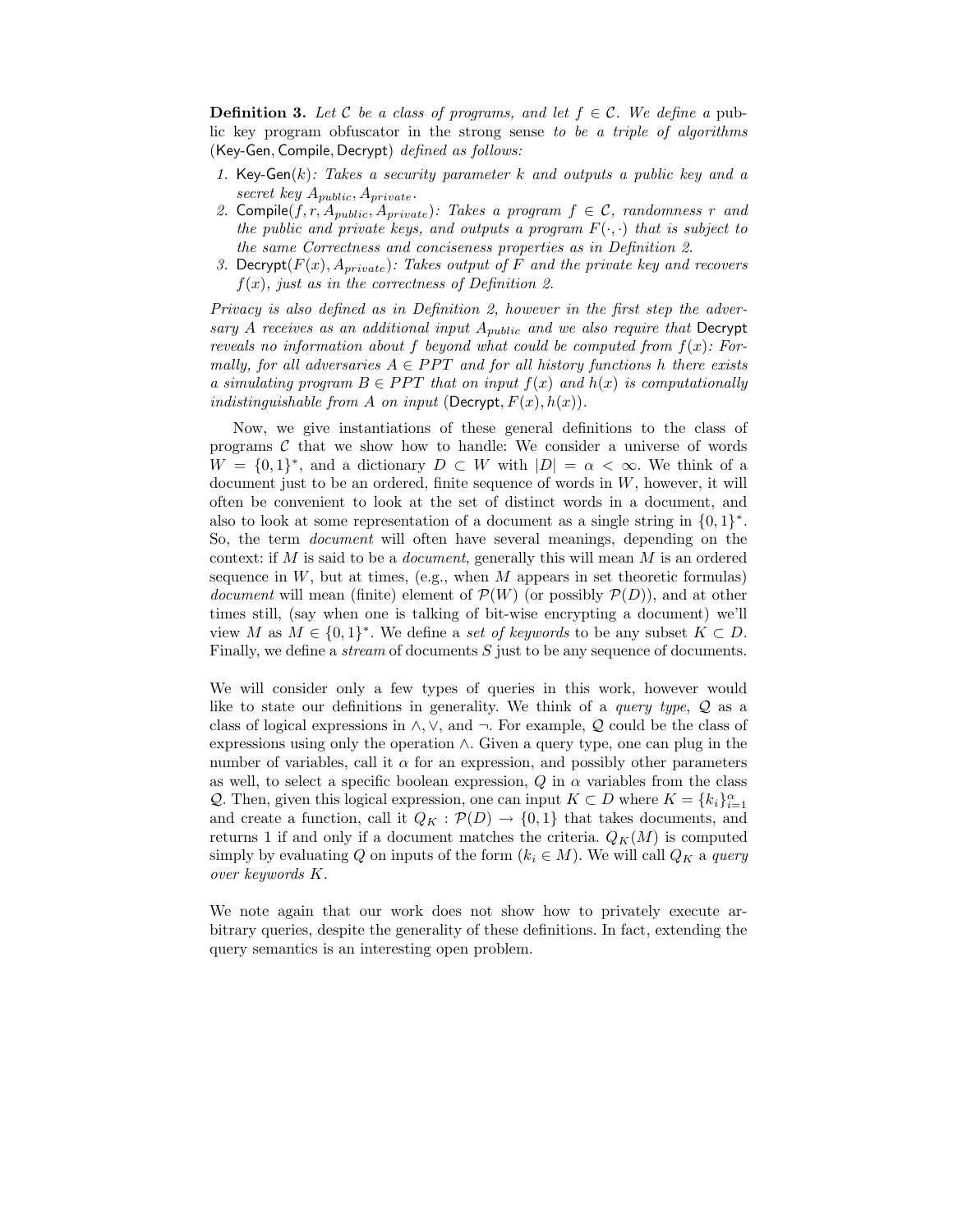**Definition 4.** For a query  $Q_K$  on a set of keywords K, and for a document M, we say that M matches query  $Q_K$  if and only if  $Q_K(M) = 1$ .

**Definition 5.** For a fixed query type  $Q$ , a private filter generator consists of the following probabilistic polynomial time algorithms:

- 1. Key-Gen(k): Takes a security parameter k and generates public key  $A_{public}$ , and a private key  $A_{private}$ .
- 2. Filter-Gen $(D, Q_K, A_{public}, A_{private}, m, \gamma)$ : Takes a dictionary D, a query  $Q_K \in \mathcal{Q}$  for the set of keywords K, along with the private key and generates a search program F. F searches any document stream S (processing one document at a time and updating B) collects up to m documents that match  $Q_K$  in B, outputting an encrypted buffer B that contains the query results, where  $|B| = \mathcal{O}(\gamma)$  throughout the execution.
- 3. Filter-Decrypt $(B, A_{private})$ : Decrypts an encrypted buffer B, produced by F as above, using the private key and produces output B<sup>∗</sup> , a collection of the matching documents from S.

Definition 6. (Correctness of a Private Filter Generator)

Let F = Filter-Gen $(D, Q_K, A_{public}, A_{private}, m, \gamma)$ , where D is a dictionary,  $Q_K$ is a query for keywords K,  $m, \gamma \in \mathbb{Z}^+$  and  $(A_{public}, A_{private}) = \textsf{Key-Gen}(k)$ . We say that a private filter generator is correct if the following holds:

Let F run on any document stream S, and set  $B = F(S)$ .

Let  $B^* =$  Filter-Decrypt $(B, A_{private})$ . Then,

– If  $|\{M \in S \mid Q_K(M) = 1\}| \le m$  then

$$
\Pr\Big[B^* = \{M \in S \mid Q_K(M) = 1\}\Big] > 1-neg(\gamma)
$$

 $- If |\{M \in S \mid Q_K(M) = 1\}| > m$  then

$$
\Pr\Bigl[\bigl(B^*\subset \{M\in S\mid Q_K(M)=1\}\bigr)\vee \bigl(B^*=\bot\bigr)\Bigr]>1-neg(\gamma)
$$

where  $\perp$  is a special symbol denoting buffer overflow, and the probabilities are taken over all coin-tosses of  $F$ , Filter-Gen and of Key-Gen.

Definition 7. (Privacy) Fix a dictionary D. Consider the following game between an adversary A, and a challenger C. The game consists of the following steps:

- 1. C first runs Key-Gen(k) to obtain  $A_{public}$ ,  $A_{private}$ , and then sends  $A_{public}$  to A.
- 2. A chooses two queries for two sets of keywords,  $Q_{0K_0}, Q_{1K_1}$ , with  $K_0, K_1 \subset$ D and sends them to C.
- 3. C chooses a random bit b  $\in$  {0,1} and executes Filter-Gen $(D,Q_{bK_b},A_{public},A_{private},m,\gamma)$  to create  $F_b,$  the filtering program for the query  $Q_{bK_b}$ , and then sends  $F_b$  back to  $A$ .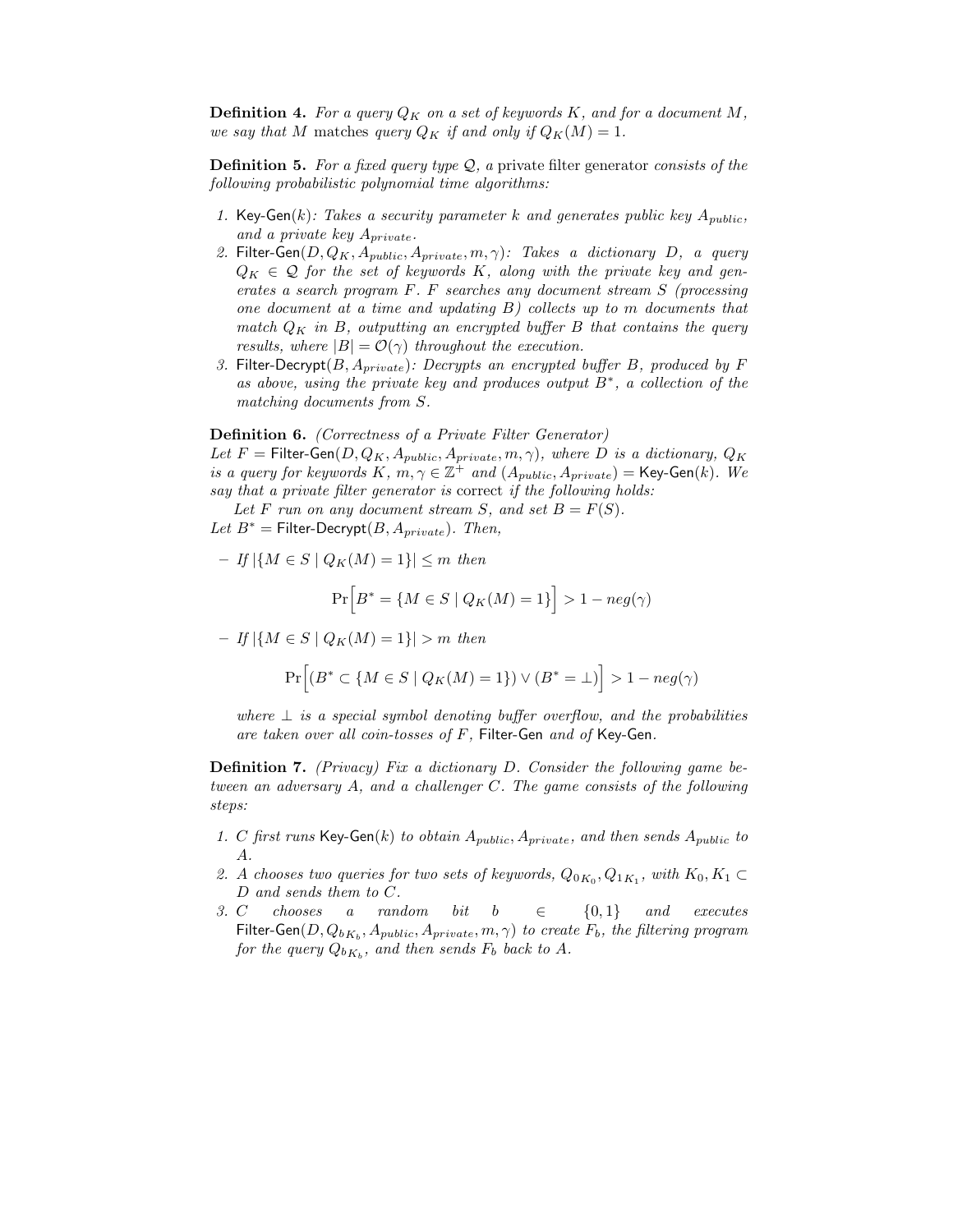4.  $A(F_b)$  can experiment with code of  $F_b$  in an arbitrary non-black-box way finally output  $b' \in \{0, 1\}.$ 

The adversary wins the game if  $b = b'$  and loses otherwise. We define the adversary A's advantage in this game to be  $\text{Adv}_A(k) = \left| \Pr(b = b') - \frac{1}{2} \right|$  $\Big\vert$  We say that a private filter generator is semantically secure if for any adversary  $A \in PPT$  we have that  $\text{Adv}_{A}(k)$  is a negligible function, where the probability is taken over coin-tosses of the challenger and the adversary.

#### 2.2 Combinatorial Lemmas

We require in our definitions that matching documents are saved with overwhelming probability in the buffer  $B$  (in terms of the size of  $B$ ), while nonmatching documents are not saved at all (at worst, with negligible probability). We accomplish this by the following method: If the document is of interest to us, we throw it at random  $\gamma$  times into the buffer. What we are able to guarantee is that if only one document lands in a certain location, and no other document lands in this location, we will be able to recover it. If there is a collision of one or more documents, we assume that all documents at this location are lost (and furthermore, we guarantee that we will detect such collisions with overwhelming probability). To amplify the probability that matching documents survive, we throw each  $\gamma$  times, and we make the total buffer size proportional to  $2\gamma m$ , where m is the upper bound on the number of documents we wish to save. Thus, we need to analyze the following combinatorial game, where each document corresponds to a ball of different color.

**Color-survival game**: Let  $m, \gamma \in \mathbb{Z}^+$ , and suppose we have m different colors, call them  $\{color_i\}_{i=1}^m$ , and  $\gamma$  balls of each color. We throw the  $\gamma m$  balls uniformly at random into  $2\gamma m$  bins, call them  $\{bin_j\}_{j=1}^{2\gamma m}$ . We say that a ball "survives" in  $bin_j$ , if no other ball (of any color) lands in  $bin_j$ . We say that  $color_i$  "survives" if at least one ball of color  $color_i$  survives. We say that the game succeeds if all m colors survive, otherwise we say that it *fails*.

#### **Lemma 1.** The probability that the color-survival game fails is negligible in  $\gamma$ .

#### Proof: See full version.

Another issue is how to distinguish valid documents in the buffer from collisions of two or more matching documents in the buffer. (In general it is unlikely that the sum of two messages in some language will look like another message in the same language, but we need to guarantee this fact.) This can also be accomplished by means of a simple probabilistic construction. We will append to each document k bits, where exactly  $k/3$  randomly chosen bits from this string are set to 1. When reading the buffer results, we will consider a document to be good if exactly  $k/3$  of the appended bits are 1's. If a buffer collision occurs between two matching documents, the buffer at this location will store the sum of the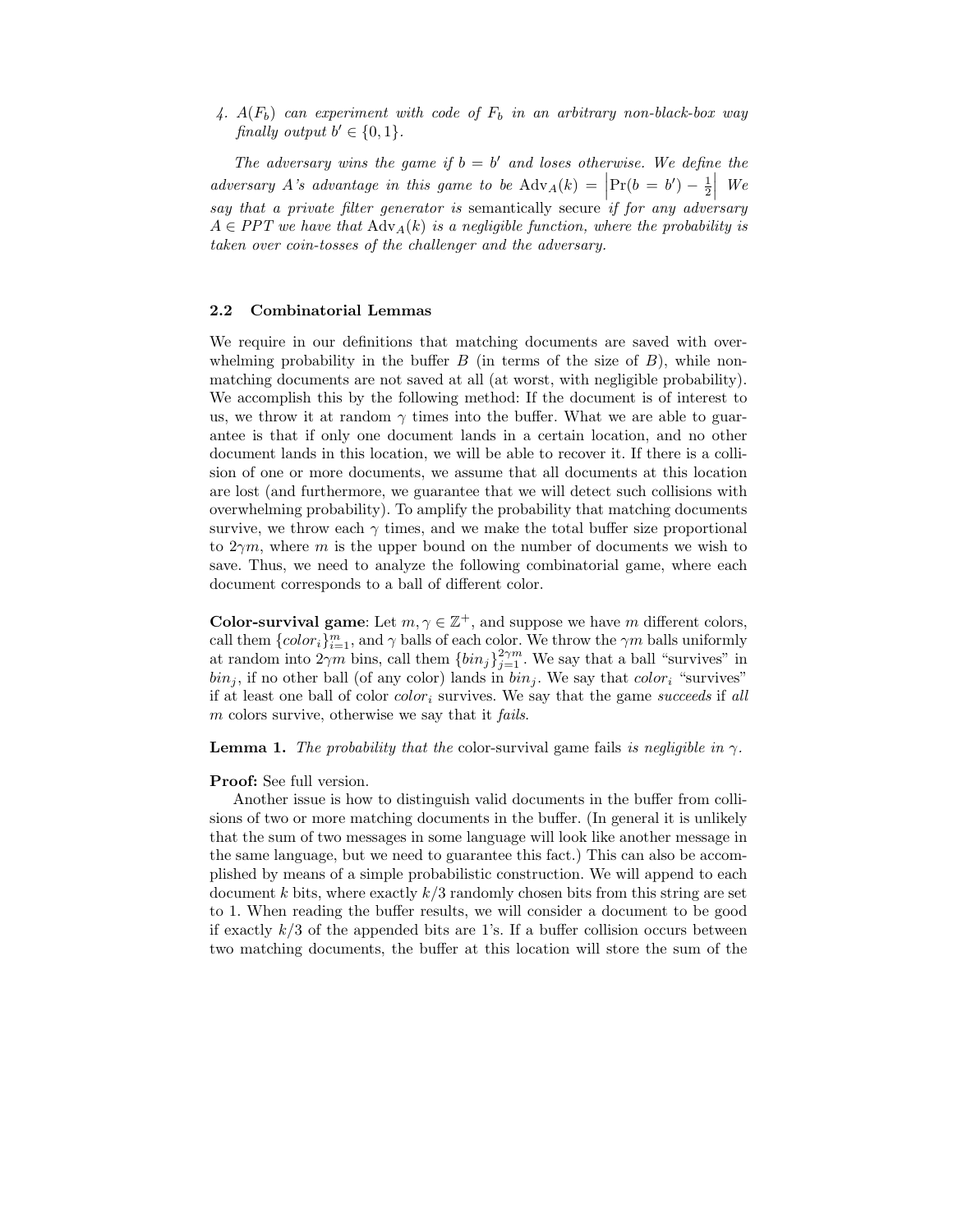messages, and the sum of 2 or more of the  $k$ -bit strings. <sup>3</sup> We need to analyze the probability that after adding the  $k$ -bit strings, the resulting string still has exactly  $k/3$  bits set to 1, and show that this probability is negligible in k. We will phrase the problem in terms of "balls in bins" as before: let  $Bins = \{bin_j\}_{j=1}^k$ be distinguishable bins, and let  $\mathcal{T}(Bins)$  denote the process of selecting  $k/3$  bins uniformly at random from all  $\binom{k}{k/3}$  choices, and putting one ball in each of these bins. For a fixed randomness, we can formalize T as a map  $T: \mathbb{Z}^k \to \mathbb{Z}^k$  such that for any  $v = (v_1, ..., v_k) \in \mathbb{Z}^k$ ,  $0 \leq (\mathcal{T}(v)_j - v_j) \leq 1$  for all  $j \in \{1, ..., k\}$ , and  $\sum_{j=1}^{k} (T(v)_j - v_j) = k/3$ . Let  $N(bin_j)$  be the number of balls in  $bin_j$ . Now, after independently repeating this experiment with the same bins, which were initially empty, we will be interested in the probability that for exactly  $2k/3$  bins, the number of balls inside is 0 mod n, for  $n > 1$ . I.e., after applying  $\beta$  twice, what is  $Pr[ |{j | N(bin<sub>i</sub>) \equiv 0 \text{ mod } n}| = 2k/3$ ?

**Lemma 2.** Let  $Bins = \{bin_j\}_{j=1}^k$  be distinguishable bins, all of which are empty. Let  $Bins = T^2(Bins)$ . Then for all  $n > 1$ ,

$$
Pr\Big[ |\{ j \in \{1, ..., k\} \mid N(bin_j) \equiv 0 \mod n \}| = 2k/3 \Big]
$$

is negligible in k.

Proof See full version.

#### 2.3 Organization of the Rest of this Paper

In what follows, we will give several constructions of private filter generators, beginning with our most efficient construction using a variant of the Paillier Cryptosystem [18],[9]. We also show a construction with reduced program size using the Cachin-Micali-Stadler PIR protocol [5], then we give a construction based on any group homomorphic semantically secure encryption scheme, and finally a construction based on the work of Boneh, Goh, and Nissim [2] that extends the query semantics to include a single "AND" operation without increasing the program size.

#### 3 Paillier-Based Construction

**Definition 8.** Let  $(G_1, \cdot), (G_2, \ast)$  be groups. Let  $\mathcal E$  be the probabilistic encryption algorithm and D be the decryption algorithm of an encryption scheme with plaintext set  $G_1$  and ciphertext set  $G_2$ . The encryption scheme is said to be group homomorphic if the encryption map  $\mathcal{E}: G_1 \to G_2$  has the following property:

 $\forall a, b \in G_1$ ,  $\mathcal{D}(\mathcal{E}(a \cdot b)) = \mathcal{D}(\mathcal{E}(a) * \mathcal{E}(b))$ 

<sup>&</sup>lt;sup>3</sup> If a document does not match, it will be encrypted as the 0 message, as will its appended string of k bits, so nothing will ever be marked as a collision with a nonmatching document.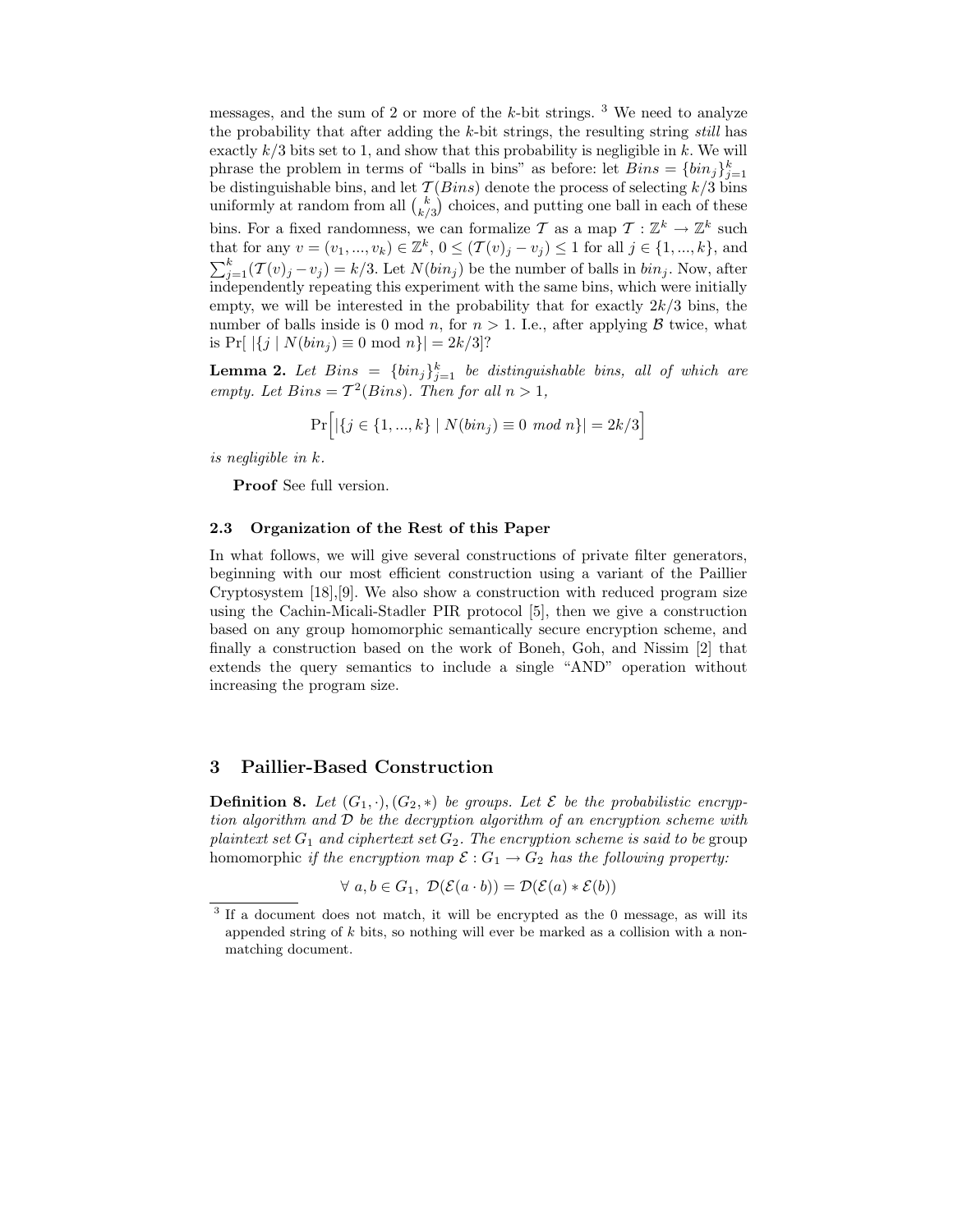Note that since the encryption is probabilistic, we have to phrase the homomorphic property using  $\mathcal{D}$ , instead of simply saying that  $\mathcal E$  is a homomorphism. Also, as standard notation when working with homomorphic encryption as just defined, we will use  $id_{G_1}, id_{G_2}$  to be the identity elements of  $G_1, G_2$ , respectively.

#### 3.1 Private Filter Generator Construction

We now formally present the Key-Gen, Filter-Gen, and Buffer-Decrypt algorithms. The class Q of queries that can be executed is the class of all boolean expressions using only ∨. By doubling the program size, it is easy to handle an ∨ of both presence and absence of keywords. For simplicity of exposition, we describe how to detect collisions separately from the main algorithm.

**Key-Gen(k)** Execute the key generation algorithm for the Paillier cryptosystem to find an appropriate RSA number, n and its factorization  $n = pq$ . We will make one additional assumption on  $n = pq$ : we require that  $|D| < \min\{p, q\}$ . (We need to guarantee that any number  $\leq |D|$  is a unit mod  $n^s.$  ) Save  $n$  as  $A_{public}$  and save the factorization as  $A_{private}.$ 

Filter-Gen( $D, Q_K, A_{public}, A_{private}, m, \gamma$ ) This algorithm outputs a search program F for the query  $Q_K \in \mathcal{Q}$ . So,  $Q_K(M) = \bigvee_{w \in K} (w \in M)$ .

We will use the Damgård-Jurik extension [9] to construct  $F$  as follows. Choose an integer  $s > 0$  based upon the size of documents that you wish to store so that each document can be represented as a group element in  $\mathbb{Z}_{n^s}$ . Then F contains the following data:

- $-$  A buffer  $B$  consisting of  $2\gamma m$  blocks with each the size of two elements of  $\mathbb{Z}_{n^{s+1}}^*$  (so, we view each block of  $B$  as an ordered pair  $(v_1, v_2) \in \mathbb{Z}_{n^{s+1}}^* \times \mathbb{Z}_{n^{s+1}}^*$ ). Furthermore, we will initialize every position to  $(1,1)$ , two copies of the identity element.
- $-$  An array  $\widehat D=\{\widehat d_i\}_{i=1}^{|D|}$  where each  $\widehat d_i\in\mathbb{Z}_{n^s+1}^*$  such that  $\widehat d_i$  is an encryption of  $1\in\mathbb{Z}_{n^s}$ if  $d_i \in K$  and is an encryption of 0 otherwise. (Note: We of course use re-randomized encryptions of these values for each entry in the array.)

 $F$  then proceeds with the following steps upon receiving an input document  $M$  from the stream:

- 1. Construct a temporary collection  $\widehat{M} = \{\widehat{d}_i \in \widehat{D} \mid d_i \in M\}.$
- 2. Compute

$$
v = \prod_{\widehat{d_i} \in \widehat{M}} \widehat{d_i}
$$

3. Compute  $v^M$  and multiply  $(v,v^M)$  into  $\gamma$  random locations in the buffer  $B$ , just as in our combinatorial game from section 2.2.

Note that the private key actually is not needed. The public key alone will suffice for the creation of  $F$ .

**Buffer-Decrypt** $(B, A_{private})$  First, this algorithm simply decrypts B one block at a time using the decryption algorithm for the Paillier system. Each decrypted block will contain the 0 message (i.e.,  $(0,0)$ ) or a non-zero message,  $(w_1, w_2) \in \mathbb{Z}_{n^s} \times \mathbb{Z}_{n^s}$ . Blocks with the 0 message are discarded. A non-zero message  $(w_1, w_2)$  will be of the form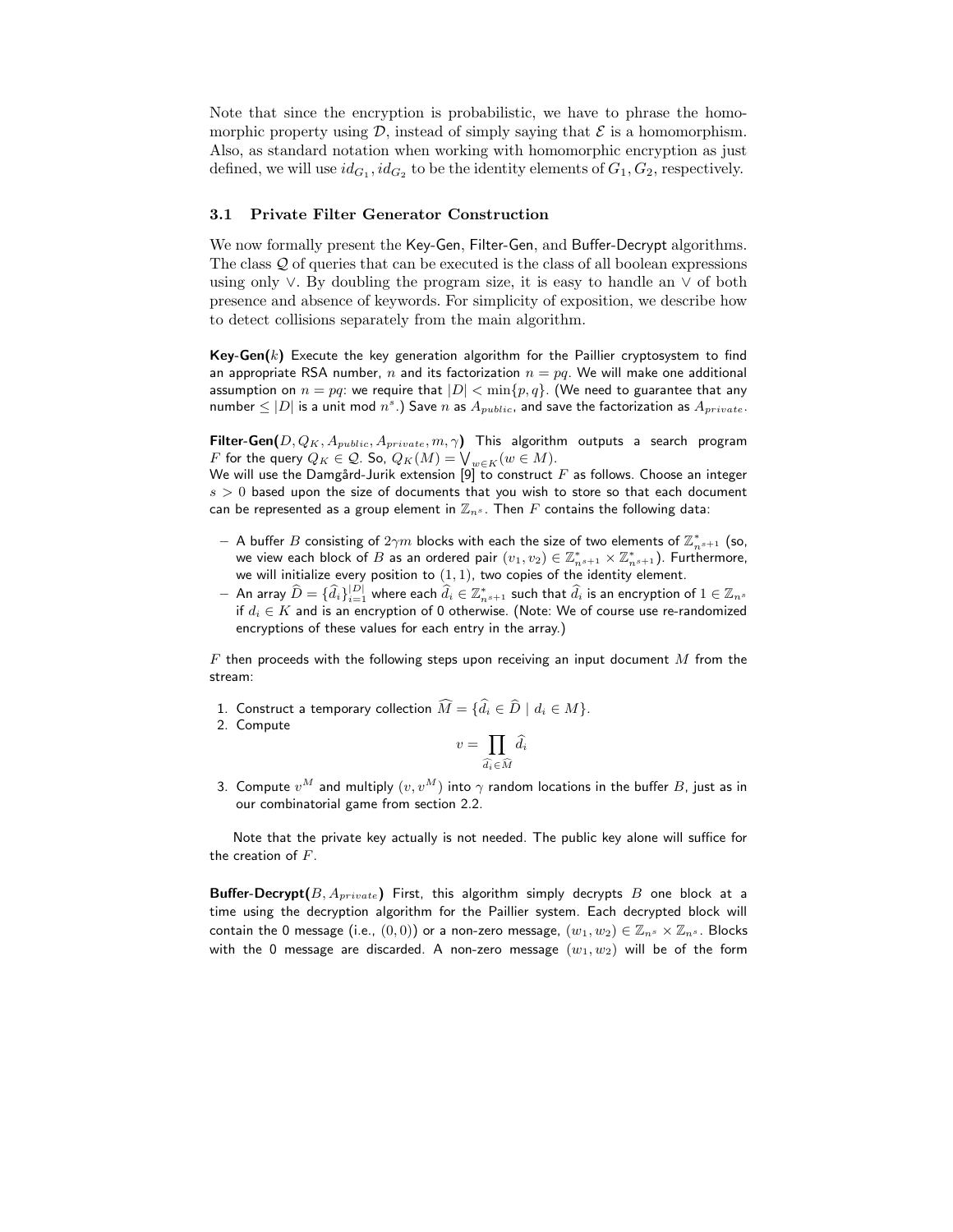$(c, cM')$  if no collisions have occurred at this location, where  $c$  is the number of distinct keywords from  $K$  that appear in  $M'.$  So to recover  $M',$  simply compute  $w_2/w_1$  and add this to the array  $B^*$ . Finally, output  $B^*$ .

In general, the filter generation and buffer decryption algorithms will make use of Lemma 2, having the filtering software append an extra  $r$  bits to each document, with exactly  $r/3$  bits equal to 1, and then having the buffer decryption algorithm save documents to the output  $B^*$  if and only if exactly  $r/3$  of the extra bits are 1. In any of our constructions, this can be accomplished by adding r extra blocks the size of the security parameter to an entry in the buffer to represent the bits. However, this is undesirable in our Paillier-based construction, as this would cause an increase (by a factor of  $r/2$ ) to the size of the buffer.

**Lemma 3.** With  $\mathcal{O}(k)$  additional bits added to each block of B, we can detect all collisions of matching documents with probability  $> 1 - neg(k)$ .

*Proof.* Since  $log(|D|)$  is much smaller than the security parameter k, we can encode the bits from Lemma 2 using  $\mathcal{O}(k)$  bits. For further details, see the full version of this paper.

#### 3.2 Correctness

We need to show that if the number of matching documents is less than  $m$ , then

$$
Pr\Big[B^* = \{M \in S \mid Q_K(M) = 1\}\Big] > 1 - neg(\gamma)
$$

and otherwise, we have that  $B^*$  is a subset of the matching documents (or contains the overflow symbol,  $\perp$ ). Provided that the buffer decryption algorithm can distinguish collisions in the buffer from valid documents (see above remark) this equates to showing that non-matching documents are saved with negligible probability in  $B$  and that matching documents are saved with overwhelming probability in B. These two facts are easy to show.

**Theorem 1.** Assuming that the Paillier (and Damgård-Jurik) cryptosystems are semantically secure, then the private filter generator from the preceding construction is semantically secure according to Definition 7.

*Proof.* Denote by  $\mathcal E$  the encryption algorithm of the Paillier/Damgård-Jurik cryptosystem. Suppose that there exists an adversary  $A$  that can gain a nonnegligible advantage  $\epsilon$  in our semantic security game from Definition 7. Then A could be used to gain an advantage in breaking the semantic security of the Paillier encryption scheme as follows: Initiate the semantic security game for the Paillier encryption scheme with some challenger C. C will send us an integer n for the Paillier challenge. For messages  $m_0, m_1$ , we choose  $m_0 = 0 \in \mathbb{Z}_{n^s}$ and choose  $m_1 = 1 \in \mathbb{Z}_{n^s}$ . After sending  $m_0, m_1$  back to C, we will receive  $e_b = \mathcal{E}(m_b)$ , an encryption of one of these two values. Next we initiate the private filter generator semantic security game with A. A will give us two queries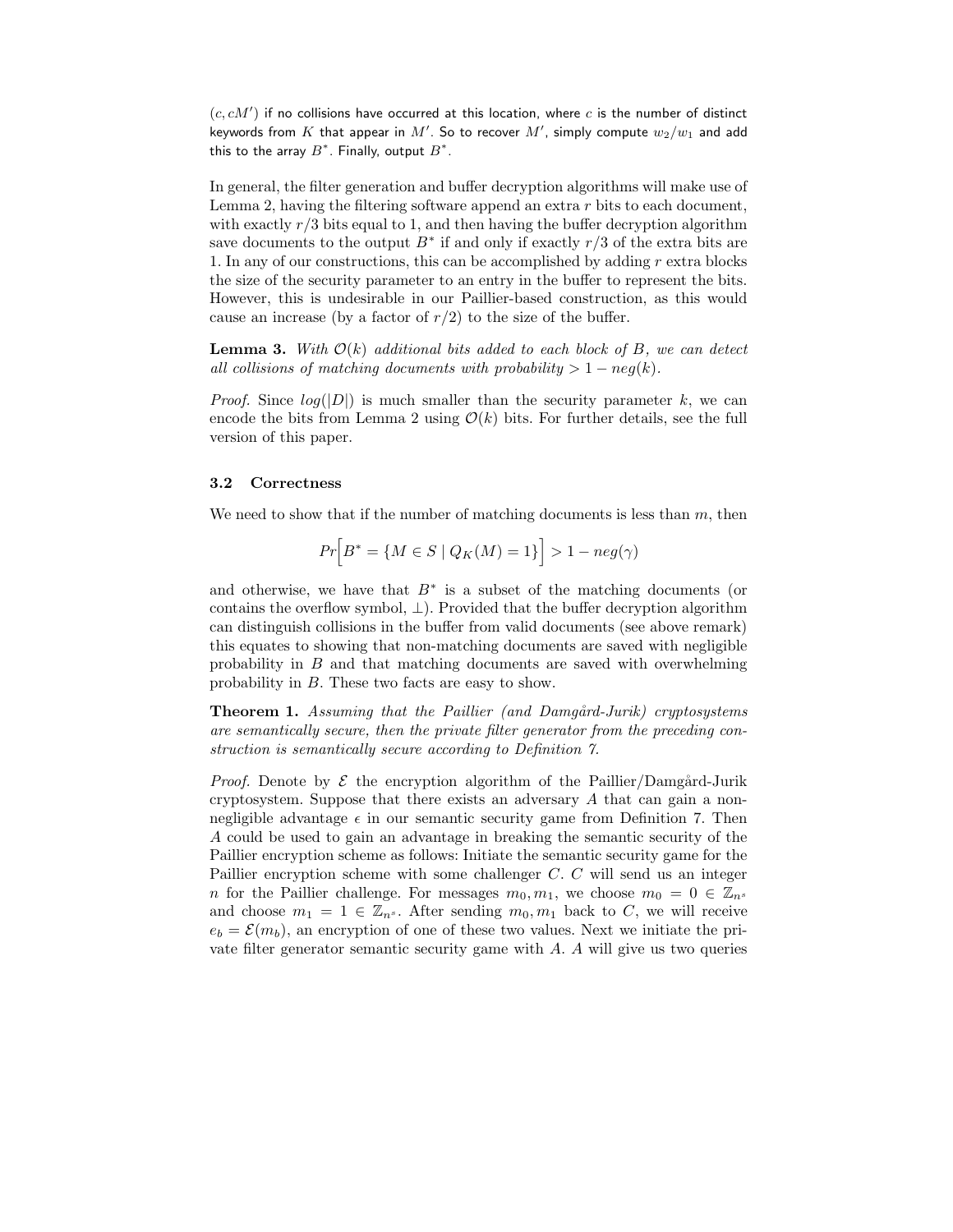$Q_0, Q_1$  in Q for some sets of keywords  $K_0, K_1$ , respectively. We use the public key *n* to compute an encryption of 0, call it  $e_0 = \mathcal{E}(0)$ . Now we pick a random bit q, and construct filtering software for  $Q_q$  as follows: we proceed as described above, constructing the array  $\hat{D}$  by using re-randomized encryptions,  $\mathcal{E}(0)$  of 0 for all words in  $D \backslash K_q$ , and for the elements of  $K_q$ , we use  $\mathcal{E}(0)e_b$ , which are randomized encryptions of  $m_b$ . Now we give this program back to A, and A returns a guess  $q'$ . With probability  $1/2$ ,  $e<sub>b</sub>$  is an encryption of 0, and hence the program that we gave  $A$  does not search for anything at all, and in this event clearly  $A$ 's guess is independent of q, and hence the probability that  $q' = q$  is 1/2. However, with probability  $1/2$ ,  $e_b = \mathcal{E}(1)$ , hence the program we've sent A is filtering software that searches for  ${\cal Q}_q,$  constructed exactly as in the Filter-Gen algorithm, and hence in this case with probability  $1/2 + \epsilon$ , A will guess q correctly, as our behavior here was indistinguishable from an actual challenger. We determine our guess b' as follows: if A guesses  $q' = q$  correctly, then we will set  $b' = 1$ , and otherwise we will set  $b' = 0$ . Putting it all together, we can now compute the probability that our guess is correct:  $Pr(b' = b) = \frac{1}{2}$  $\left(\frac{1}{2}\right)$  $+ \frac{1}{2}$  $\left(\frac{1}{2}+\epsilon\right)=\frac{1}{2}+\frac{\epsilon}{2}$ and hence we have obtained a non-negligible advantage in the semantic security game for the Paillier system, a contradiction to our assumption. Therefore, our system is secure according to Definition 7.

# 4 Reducing Program Size Below Dictionary Size

In our other constructions, the program size is proportional to the size of the dictionary. By relaxing our definition slightly, we are able to provide a new construction using Cachin-Micali-Stadler PIR [5] which reduces the program size. Security of this system depends on the security of [5] which uses the  $\varPhi$ -Hiding Assumption.<sup>4</sup>

The basic idea is to have a standard dictionary D agreed upon ahead of time by all users, and then to replace the array  $\widehat{M}$  in the filtering software with PIR queries that execute on a database consisting of the characteristic function of M with respect to D to determine if keywords are present or not. The return of the queries is then used to modify the buffer. This will reduce the size of the distributed filtering software. However, as mentioned above, we will need to relax our definition slightly and publish an upper bound U for  $|K|$ , the number of keywords used in a search.

#### 4.1 Private Filter Generation

We now formally present the Key-Gen, Filter-Gen, and Buffer-Decrypt algorithms of our construction. The class  $\mathcal Q$  of queries that can be executed by this protocol is again just the set of boolean expressions in only the operator ∨ over presence

<sup>&</sup>lt;sup>4</sup> It is an interesting open question how to reduce the program size under other cryptographic assumptions.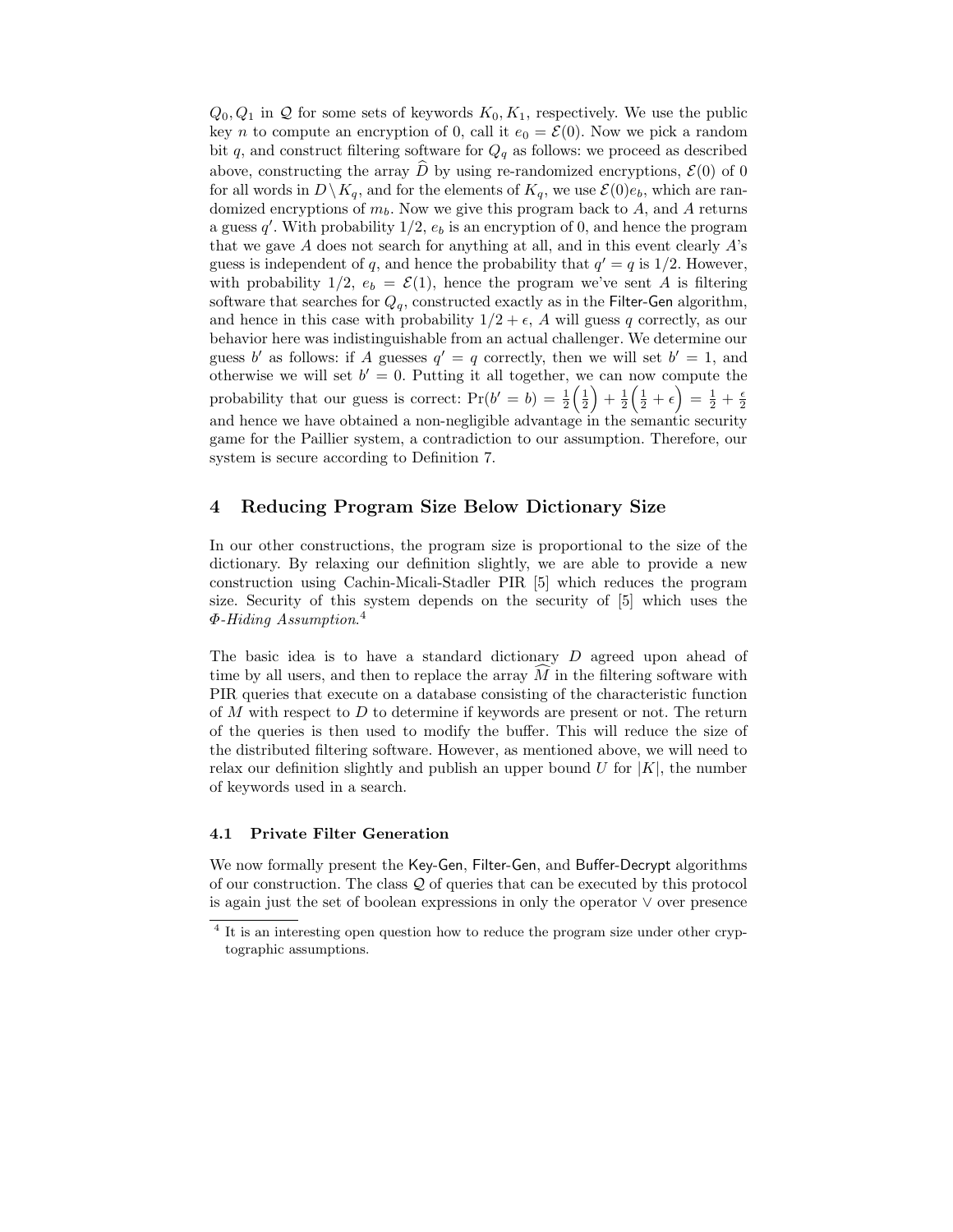or absence of keywords, as discussed above. Also, an important note: for this construction, it is necessary to know the set of keywords being used during key generation, and hence what we achieve here is only weak public key program obfuscation, as in Definition 2. For consistency of notation, we still present this as 3 algorithms, even though the key generation could be combined with the filter generation algorithm. For brevity, we omit the handling of collision detection, which is handled using Lemma 2.

**Key-Gen(**k, K, D) The CMS algorithms are run to generate PIR queries,  $\{q_i\}$  for the keywords  $K$ , and the resulting factorizations of the corresponding composite numbers  ${m_j}$  are saved as the key,  $A_{private}$ , while  $A_{public}$  is set to  ${m_j}$ .

Filter-Gen $(D, Q_K, A_{public}, A_{private}, m, \gamma)$  This algorithm constructs and outputs a private filter F for the query  $Q_K$ , using the PIR queries  $q_i$  that were generated in the Key-Gen $(k, K, D)$  algorithm. It operates as follows.  $F$  contains the following data:

- $-$  The array of CMS PIR queries,  $\{q_j\}_{j=1}^U$  from the first algorithm, which are designed to retrieve a bit from a database having size equal to the number of words in the agreed upon dictionary, D. Only |K| of these queries will be meaningful. For each  $w \in K$ , there will be a meaningful query that retrieves the bit at index corresponding to  $w$ 's index in the dictionary. Let  $\{p_{j,l}\}_{l=1}^{|D|}$  be the primes generated by the information in  $q_j$ , and let  $m_j$  be composite number part of  $q_j$ . The leftover  $U - |K|$  queries are set to retrieve random bits
- $-$  An array of buffers  $\{B_j\}_{j=1}^U$ , each indexed by blocks the size of elements of  $\mathbb{Z}_{m_j}^*$ , with every position initialized to the identity element.

The program then proceeds with the following steps upon receiving an input document  $M$ :

1. Construct the complement of the characteristic vector for the words of  $M$  relative to the dictionary D. I.e., create an array of bits  $\bar{D} = \{\bar{d}_i\}$  of size  $|D|$ , such that  $\bar{d}_i = 0 \Leftrightarrow d_i \in M$ . We'll use this array as our database for the PIR protocols.

Next, for each  $j \in \{1, 2, ..., U\}$ , do the following steps:

- 2. Execute query  $q_i$  on D and store the result in  $r_i$ .
- 3. Bitwise encrypt  $\overline{M}$ , using  $r_j$  to encrypt a 1 and using the identity of  $\mathbb{Z}_{m_j}^*$  to encrypt a 0.
- 4. Take the jth encryption from step 3 and position-wise multiply it into a random location in buffer  $B_i$   $\gamma$ -times, as described in our color-survival game from section 2.

**Buffer-Decrypt**( $B, A_{private}$ ) Simply decrypts each buffer  $B_j$  one block at a time by interpreting each group element with  $p_{j,i}$ th roots as a 0 and other elements as 1's, where i represents the index of the bit that is searched for by query  $q_j$ . All valid non-zero decryptions are stored in the output  $B^*$ .

#### 4.2 Correctness of Private Filter

Since CMS PIR is not deterministic, it is possible that our queries will have the wrong answer at times. However, this probability is negligible in the security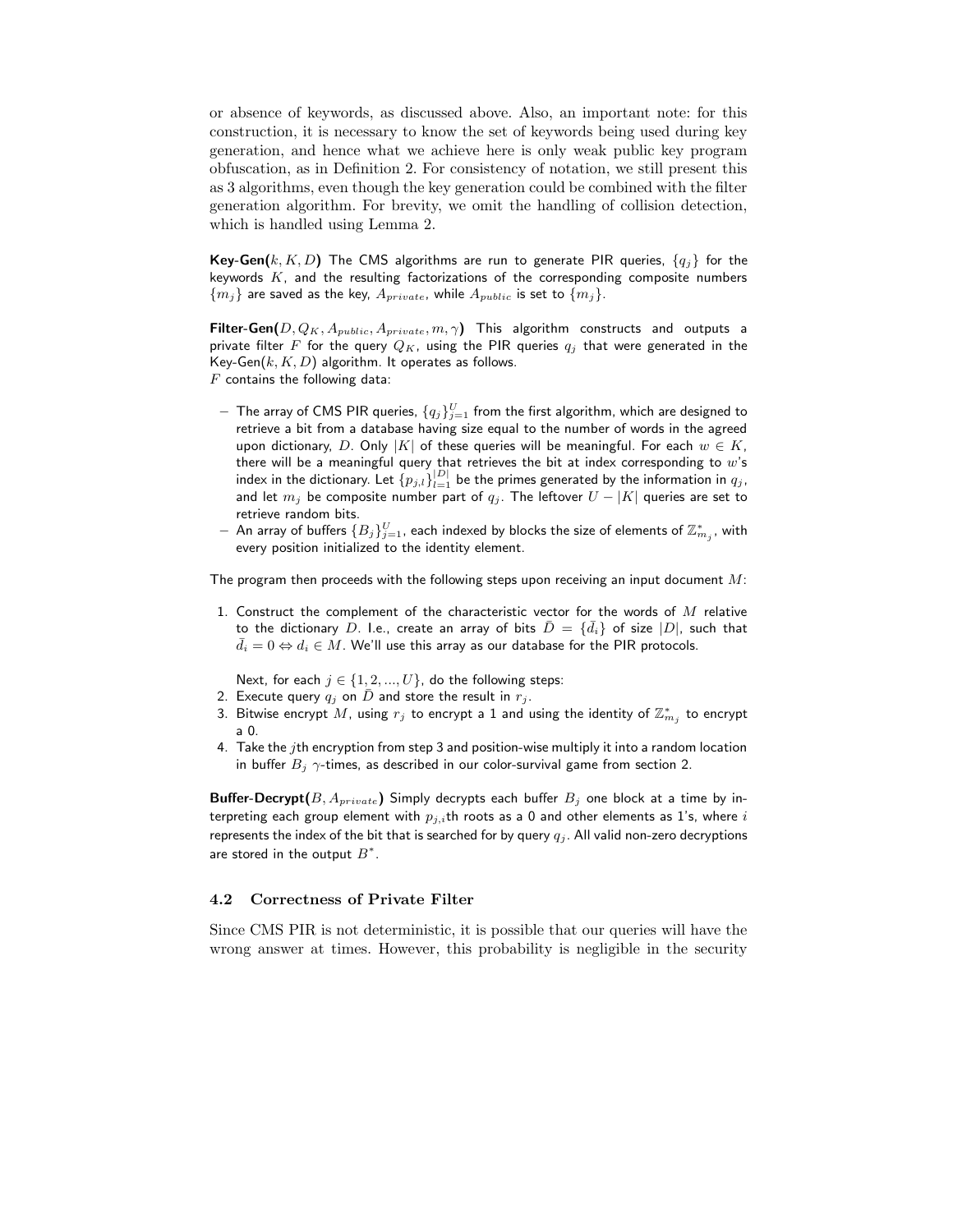parameter. Again, as we've seen before, provided that the decryption algorithm can distinguish valid documents from collisions in buffer, correctness equates to storing non-matching documents in  $B$  with negligible probability and matching documents with overwhelming probability. These facts are easy to verify.

Theorem 2. Assume the Φ-Assumption holds. Then the Private Filter Generator from the preceding construction is semantically secure according to Definition 2.

Proof. (Sketch) If an adversary can distinguish any two keyword sets, then the adversary can also distinguish between two fixed keywords, by a standard hybrid argument. This is precisely what it means to violate the privacy definition of [5].

# 5 Eliminating the Probability of Error

In this section, we present ways to eliminate the probability of collisions in the buffer by using perfect hash functions. Recall the definition of perfect hash function. For a set  $S \subset \{1, ..., m\}$ , if a function  $h: \{1, ..., m\} \to \{1, ..., n\}$  is such that  $h|S$  (the restriction of h to S) is injective, then h is called a perfect hash function for  $S$ . We will be concerned with families of such functions. We say that H is an  $(m, n, k)$ -family of perfect hash functions if  $\forall S \subset \{1, ..., m\}$  with  $|S| = k$ ,  $\exists h \in H$  such that h is perfect for S.

We will apply these families in a very straightforward way. Namely, we define  $m$  to be the number of documents in the stream and  $k$  to be the number of documents we expect to save. Then, since there exist polynomial size  $(m, n, k)$ -families of perfect hash functions  $H$ , e.g.,  $|H| \leq \left[\frac{\log(\frac{m}{k})}{\log(\frac{1}{k}) - \log(\frac{1}{k})}\right]$  $\log(n^k) - \log(n^k - k!{n \choose k})$  $\overline{1}$ [16], then our system could consist of  $|H|$  buffers, each of size n documents, and our protocol would just write each (potential) encryption of a document to each of the  $|H|$  buffers once, using the corresponding hash function from H to determine the index in the buffer. Then, no matter which of the  $\binom{m}{k}$  documents were of interest, at least one of the functions in  $H$  would be injective on that set of indexes, and hence at least one of our buffers would be free of collisions.

# 6 Construction Based On Any Homomorphic Encryption

We provide here an abstract construction based upon an arbitrary homomorphic, semantically secure public key encryption scheme. The class of queries  $\mathcal Q$  that are considered here is again, all boolean expressions in only the operation ∨, over presence or absence of keywords, as discussed above. This construction is similar to the Paillier-based construction, except that since we encrypt bitwise, we incur an extra multiplicative factor of the security parameter  $k$  in the buffer size. However, both the proof and the construction are somewhat simpler and can be based on any homomorphic encryption.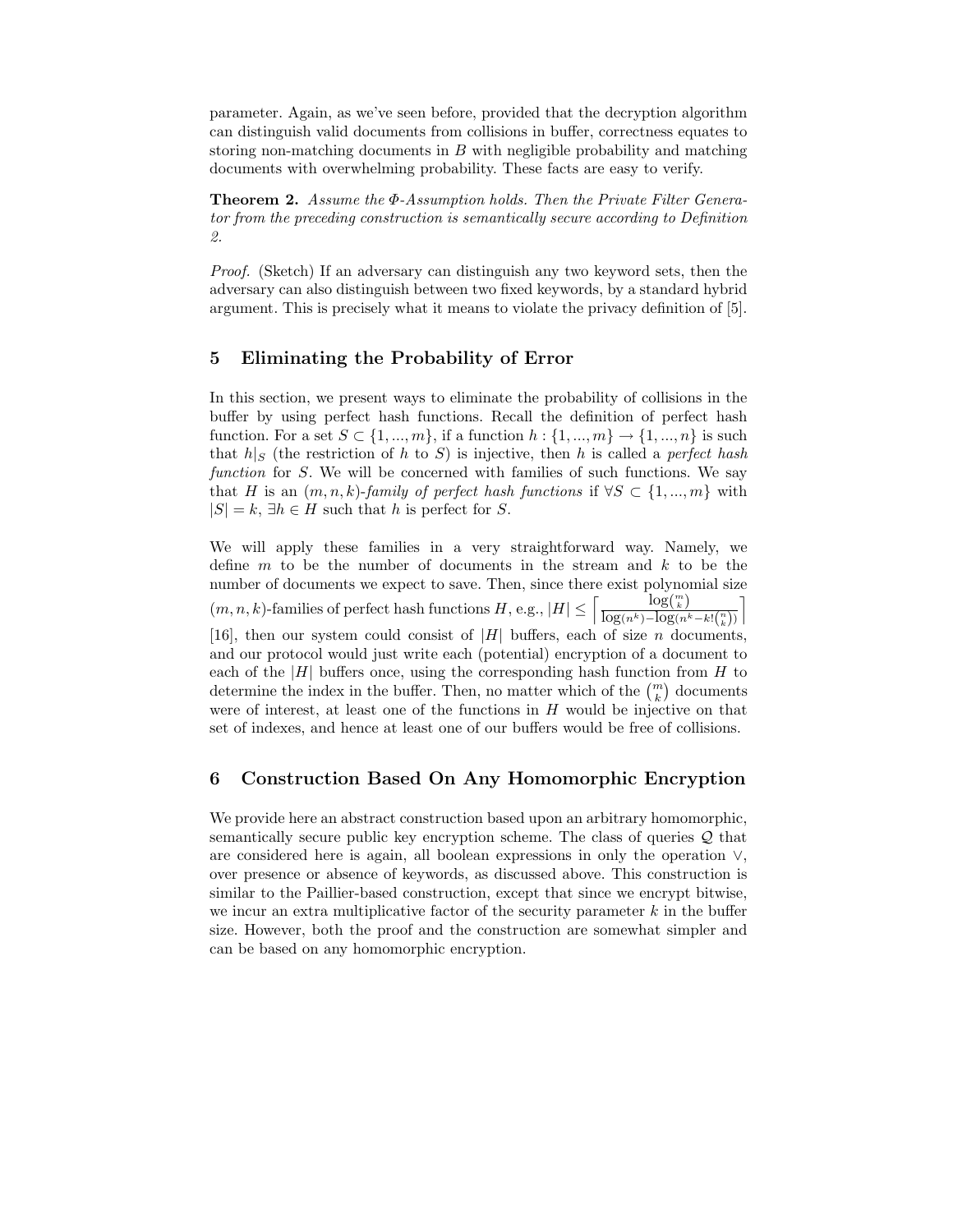#### 6.1 Construction of Abstract Private Filter Generator

Throughout this section, let  $\mathcal{PKE} = \{\mathcal{KG}(k), \mathcal{E}(p), \mathcal{D}(c)\}\$ be a public key encryption scheme. Here,  $\mathcal{KG}, \mathcal{E}, \mathcal{D}$  are key generation, encryption, and decryption algorithms, respectively for any group homomorphic, semantically secure encryption scheme, satisfying Definition 8. We describe the Key-Gen, Filter-Gen, and Buffer-Decrypt algorithms. We will write the group operations of  $G_1$  and  $G_2$  multiplicatively. (As usual,  $G_1, G_2$  come from a distribution of groups in some class depending on the security parameter, but to avoid confusion and unnecessary notation, we will always refer to them simply as  $G_1, G_2$  where it is understood that they are actually sampled from some distribution based on  $k$ .)

Key-Gen(k) Execute  $\mathcal{KG}(k)$  and save the private key as  $A_{private}$ , and save the public parameters of  $\mathcal{PKE}$  as  $A_{public}$ .

Filter-Gen $(D, Q_K, A_{public}, A_{private}, m, \gamma)$  This algorithm constructs and outputs a filtering program  $F$  for  $Q_K$ , constructed as follows.  $F$  contains the following data:

- A buffer  $B(\gamma)$  of size  $2\gamma m$ , indexed by blocks the size of an element of  $G_2$  times the document size, with every position initialized to  $id_{G_2}.$
- $-$  Fix an element  $g\in G_1$  with  $g\neq id_{G_1}.$  The program contains an array  $\widehat{D}=\{\widehat{d}_i\}_{i=1}^{|D|}$ where each  $d_i \in G_2$  such that  $d_i$  is set to  $\mathcal{E}(g) \in G_1$  if  $d_i \in K$  and it is set to  $\mathcal{E}(id_{G_1})$ otherwise. (Note: we are of course re-applying  $\mathcal E$  to compute each encryption, and not re-using the same encryption with the same randomness over and over.)

 $F$  then proceeds with the following steps upon receiving an input document  $M$ :

- 1. Construct a temporary collection  $\widehat{M} = \{\widehat{d}_i \in \widehat{D} \mid d_i \in M\}.$
- 2. Choose a random subset  $S \subset \widehat{M}$  of size  $\lceil |\widehat{M}|/2 \rceil$  and compute

$$
v=\prod_{s\in S}s
$$

- 3. Bitwise encrypt  $M$  using encryptions of  $id_{G_1}$  for 0's and using  $v$  to encrypt 1's to create a vector of  $G_2$  elements.
- 4. Choose a random location in  $B$ , take the encryption of step 3, and position-wise multiply these two vectors storing the result back in  $B$  at the same location.
- 5. Repeat steps 2-4  $\left(\frac{c}{c-1}\right)$  $\gamma$  times, where in general, c will be a constant approximately the size of  $G_1$ .

Buffer-Decrypt $(B, A_{private})$  Decrypts B one block at a time using the decryption algorithm  $D$  to decrypt the elements of  $G_2$ , and then interpreting non-identity elements of  $G_1$  as 1's and  $id_{G_1}$  as 0, storing the non-zero, valid messages in the output  $B^\ast.$ 

## 7 Construction For a Single AND

#### 7.1 Handling Several AND Operations by Increasing Program Size

We note that there are several simple (and unsatisfactory) modifications that can be made to our basic system to compute an AND. For example a query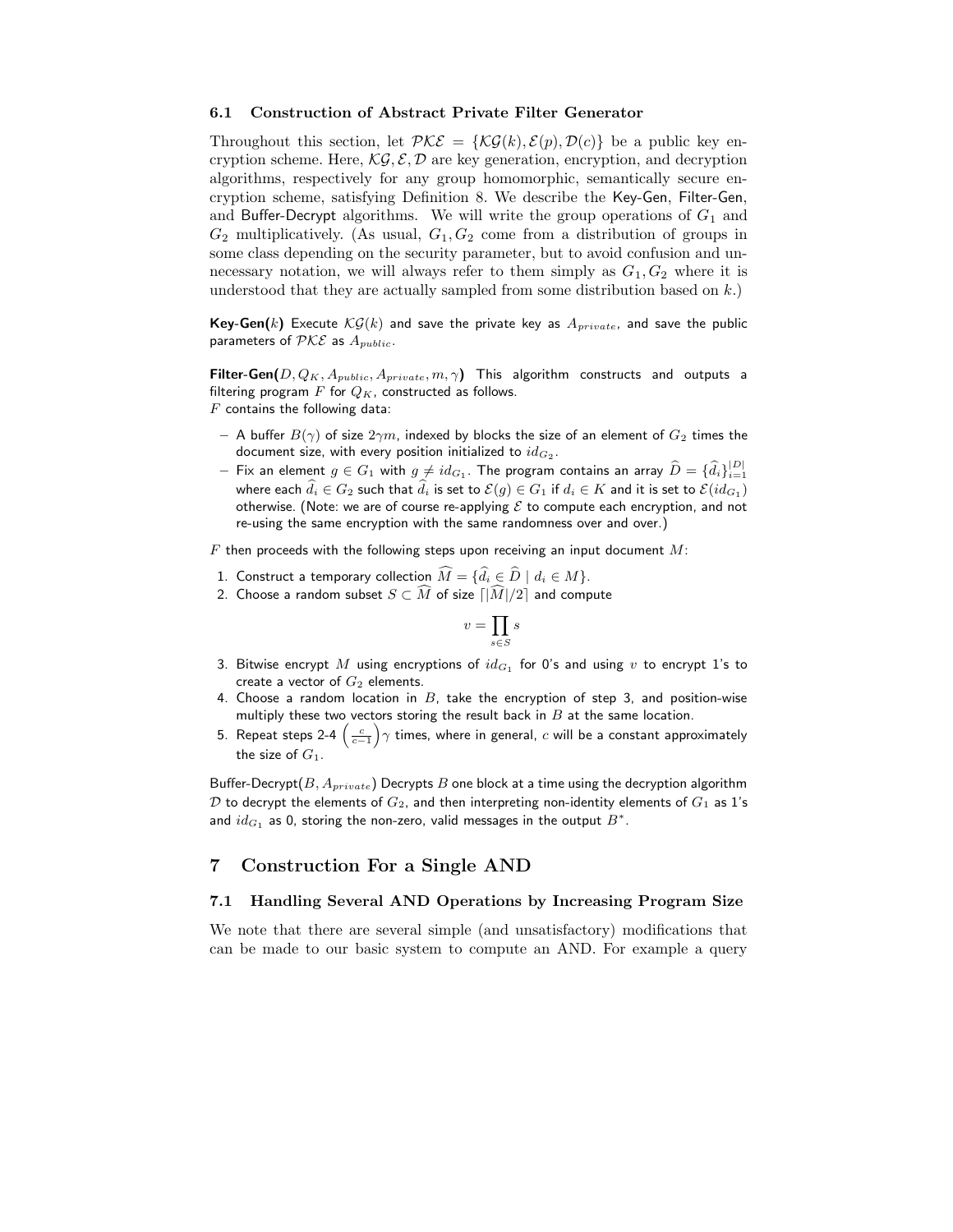consisting of at most a c AND operations can be performed simply by changing the dictionary D to a dictionary D' containing all  $|D|^c$  c-tuples of words in D, which of course comes at a polynomial blow-up<sup>5</sup> of program size.<sup>6</sup> So, only constant, or logarithmic size keyword sets can be used in order to keep the program size polynomial.

#### 7.2 Executing a Single AND Without Increasing Program Size

Using the results of Boneh, Goh, and Nissim [2], we can extend the types of queries that can be privately executed to include queries involving a single AND of an OR of two sets of keywords without increasing the program size. This construction is very similar to the abstract construction, and hence several details that would be redundant will be omitted from this section. The authors of [2] build an additively homomorphic public key cryptosystem that is semantically secure under this subgroup decision problem. The plaintext set of the system is  $\mathbb{Z}_{q_2}$ , and the ciphertext set can be either G or  $\mathbb{G}_1$  (which are both isomorphic to  $\mathbb{Z}_n$ ). However, the decryption algorithm requires one to compute discrete logs. Since there are no known algorithms for efficiently computing discrete logs in general, this system can only be used to encrypt small messages. Using the bilinear map e, this system has the following homomorphic property. Let  $F \in$  $\mathbb{Z}_{q_2}[X_1, ..., X_u]$  be a multivariate polynomial of total degree 2 and let  $\{c_i\}_{i=1}^u$  be encryptions of  $\{x_i\}_{i=1}^u$ ,  $x_i \in \mathbb{Z}_{q_2}$ . Then, one can compute an encryption  $c_F$  of the evaluation  $F(x_1, ..., x_u)$  of F on the  $x_i$  with only the public key. This is done simply by using the bilinear map  $e$  in place of any multiplications in  $F$ , and then multiplying ciphertexts in the place of additions occurring in  $F$ . And once again, note that decryption is feasible only when the  $x_i$  are small, so one must restrict the message space to be a small subset of  $\mathbb{Z}_{q_2}$ . (In our application, we will always have  $x_i \in \{0, 1\}$ .) Using this cryptosystem in our abstract construction, we can easily extend the types of queries that can be performed.

#### 7.3 Construction of Private Filter Generator

More precisely, we can now perform queries of the following form, where  $M$  is a document and  $K_1, K_2 \subset D$  are sets of keywords:

$$
(M \cap K_1 \neq \varnothing) \land (M \cap K_2 \neq \varnothing)
$$

 $5$  Asymptotically, if we treat  $|D|$  as a constant, the above observation allows a logarithmic number of AND operations with polynomial blow-up of program size. It is an interesting open problem to handle more than a logarithmic number of AND operations, keeping the program size polynomial.

 $6$  A naive suggestion that we received for an implementation of "AND" is to keep track of several buffers, one for each keyword or set of keywords, and then look for documents that appear in each buffer after the buffers are retrieved, however this will put many non-matching documents in the buffers, and hence is inappropriate for the streaming model. Furthermore, it really just amounts to searching for an OR and doing local processing to filter out the difference.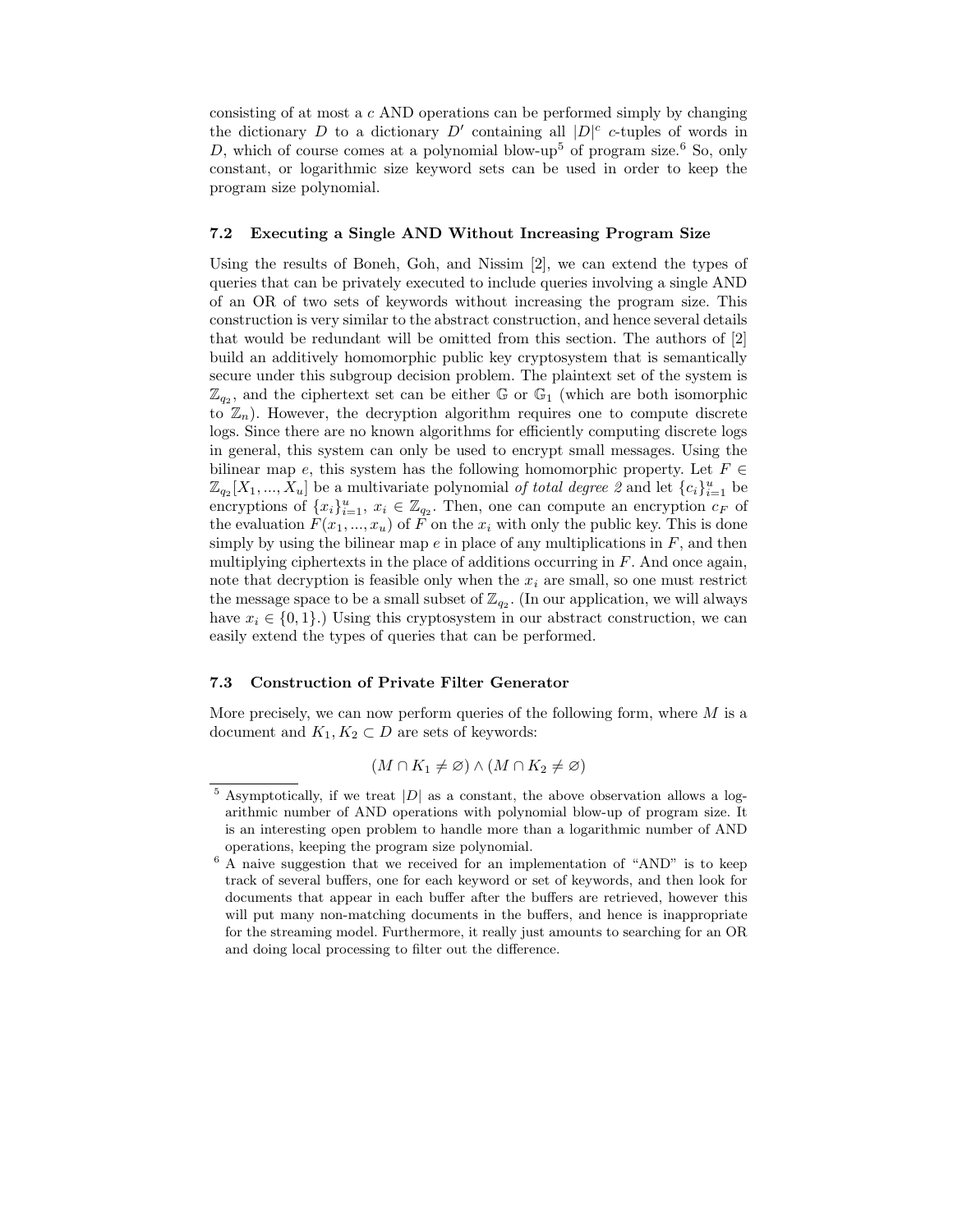We describe the Key-Gen, Filter-Gen, and Buffer-Decrypt algorithms below.

**Key-Gen(k)** Execute the key generation algorithm of the BGN system to produce  $A_{public} = (n, \mathbb{G}, \mathbb{G}_1, e, g, h)$  where g is a generator,  $n = q_1q_2$ , and h is a random element of order  $q_1$ . The private key,  $A_{private}$  is the factorization of n. We make the additional assumption that  $|D| < q_2$ .

Filter-Gen $(D, Q_{K_1, K_2}, A_{public}, A_{private}, m, \gamma)$  This algorithm constructs and outputs a private filter  $F$  for the query  $Q_{K_1, K_2}$ , constructed as follows, where this query searches for all documents M such that  $(M \cap K_1 \neq \emptyset) \wedge (M \cap K_2 \neq \emptyset)$ .  $F$  contains the following data:

- A buffer  $B(\gamma)$  of size  $2\gamma m$ , indexed by blocks the size of an element of  $\mathbb{G}_1$  times the document size, with every position initialized to the identity element of  $\mathbb{G}_1$ .
- $-$  Two arrays  $\widehat{D}_l=\{\widehat{d}_i^l\}_{i=1}^{|D|}$  where each  $\widehat{d}_i^l\in\mathbb{G}$ , such that  $\widehat{d}_i^l$  is an encryption of  $1\in\mathbb{Z}_n$ if  $d_i \in K_l$  and an encryption of 0 otherwise.

 $F$  then proceeds with the following steps upon receiving an input document  $M$ :

- 1. Construct temporary collections  $\tilde{M}_l = \{d_i^l \in D_l \mid d_i \in M\}.$
- 2. For  $l = 1, 2$ , compute

$$
v_l = \prod_{\widehat{d_i^l} \in \widehat{M_l}} \widehat{d_i^l}
$$

and

$$
v = e(v_1, v_2) \in \mathbb{G}_1
$$

- 3. Bitwise encrypt M using encryptions of 0 in  $\mathbb{G}_1$  for 0's and using v to encrypt 1's to create a vector of  $\mathbb{G}_1$  elements.
- 4. Choose  $\gamma$  random locations in B, take the encryption of step 3, and position-wise multiply these two vectors storing the result back in  $B$  at the same location.

Buffer-Decrypt $(B, A_{private})$  Decrypts B one block at a time using the decryption algorithm from the BGN system, interpreting non-identity elements of  $\mathbb{Z}_{q_2}$  as 1's and 0 as 0, storing the non-zero, valid messages in the output  $B^{\ast}$  .  $^7$ 

**Theorem 3.** Assuming that the subgroup decision problem of [2] is hard, then the Private Filter Generator from the preceding construction is semantically secure according to Definition 7.

## References

- 1. B. Barak, O. Goldreich, R. Impagliazzo, S. Rudich, A. Sahai, S. Vadhan, and K. Yang. On the (im)possibility of software obfuscation. In Crypto 2001, pages 1–18, 2001. LNCS 2139.
- 2. D. Boneh, E. Goh, K. Nissim. Evaluating 2-DNF Formulas on Ciphertexts. TCC 2005: 325-341

<sup>7</sup> See footnote 3.